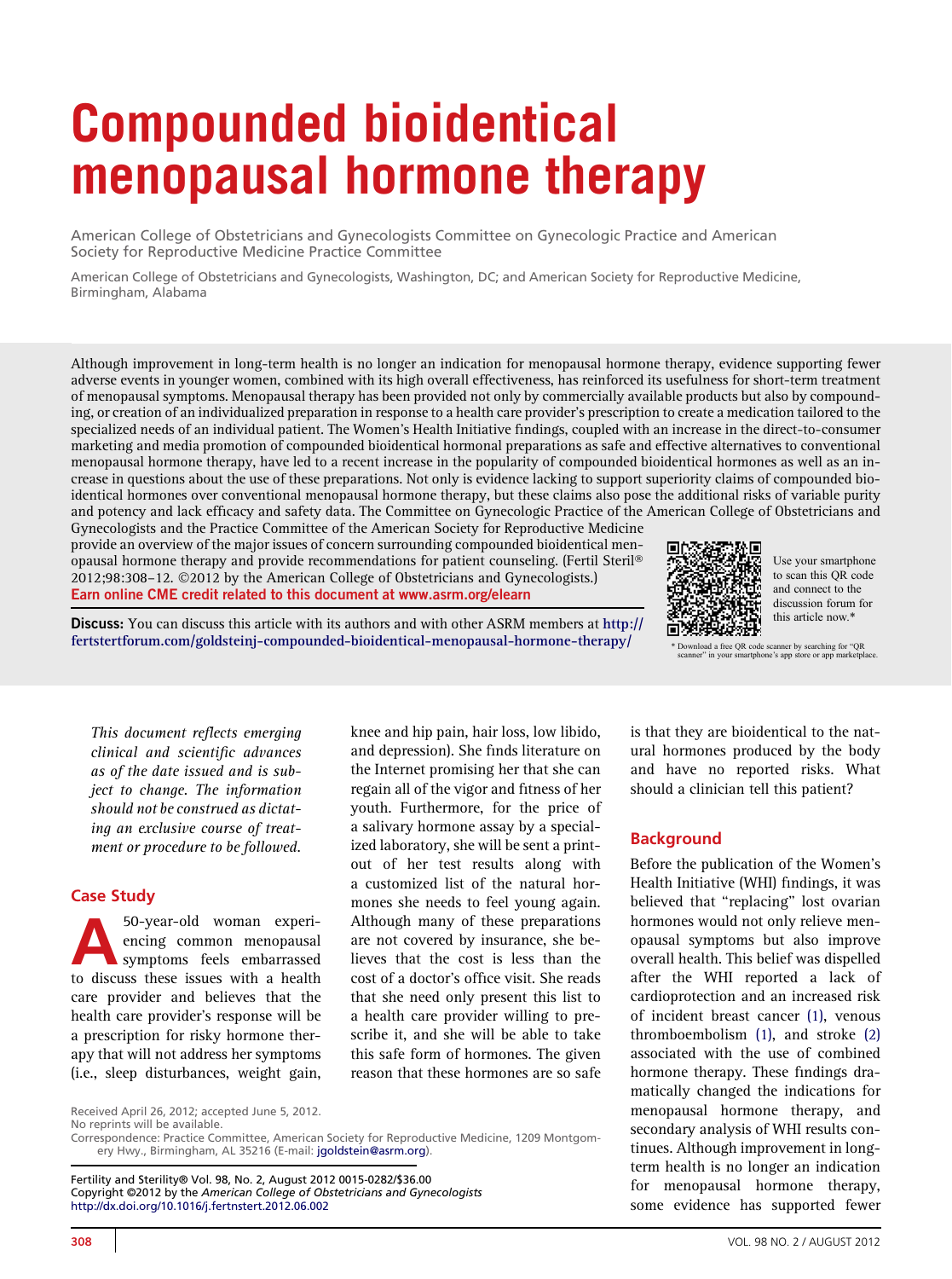adverse events in younger women [\(3\).](#page-3-0) This, combined with its high overall effectiveness, has reinforced its usefulness for short-term treatment of menopausal symptoms.

Menopausal therapy has been provided not only by commercially available products, as in the WHI, but also by compounding. Compounding is the creation of an individualized preparation in response to a health care provider's prescription to create a medication tailored to the specialized needs of an individual patient. The WHI findings, coupled with an increase in the direct-to-consumer marketing and media promotion of compounded bioidentical hormonal preparations as safe and effective alternatives to conventional menopausal hormone therapy, have led to a recent increase in the popularity of compounded bioidentical hormones as well as questions about the use of these preparations. In this joint document, the Committee on Gynecologic Practice of the American College of Obstetricians and Gynecologists and the Practice Committee of the American Society for Reproductive Medicine provide an overview of the major issues of concern surrounding compounded bioidentical menopausal hormone therapy and provide recommendations for patient counseling.

#### Compounded Bioidentical Hormones

Bioidentical hormones are plant-derived hormones that are chemically similar or structurally identical to those produced by the body. Bioidentical hormones include commercially available products approved by the U.S. Food and Drug Administration (FDA), such as micronized progesterone and estradiol, as well as compounded preparations that are not regulated by the FDA. Many compounding pharmacies use the term bioidentical hormone to imply that these preparations are natural or the same as endogenous substances and, thus, are safe. The phrase bioidentical hormone therapy has been recognized by the FDA and the Endocrine Society as a marketing term and not one based on scientific evidence [\(4\).](#page-3-0)

Examples of compounded hormones include Biest (biestrogen) and Triest (triestrogen) preparations. The name Biest commonly refers to an estrogen preparation based on a ratio of 20% estradiol and 80% estriol on a milligram-permilligram basis. A similar preparation, Triest, usually contains a ratio of 10% estradiol, 10% estrone, and 80% estriol. These ratios are not based on each agent's estrogenic potency but on the milligram quantity of the different agents added together [\(5\)](#page-3-0). Other commonly compounded hormones include dehydro-epiandrosterone, pregnenolone, testosterone, and progesterone [\(6\).](#page-3-0) (See the FDA, ''Compounded Menopausal Hormone Therapy Questions and Answers,'' in the Resources section for additional information.)

## Compounding

Compounded bioidentical hormones are made by a compounding pharmacist from a health care provider's prescription and are available in various routes of administration, including oral, sublingual, and percutaneous or as implants, injectables, and suppositories. Unlike drugs that are approved by the FDA to be manufactured and sold in standardized dosages, compounded preparations often are custom-made for a patient according to a health care provider's specifications.

Traditionally, compounding is used to provide treatment for patients when the exact products needed are not commercially available or different ingredients, preservatives, or routes of administration are required because of patient intolerances. For example, in the case of menopausal hormone therapy, there is an FDA-approved progesterone product that contains peanut oil. A health care provider's prescription to compound progesterone to eliminate the peanut oil can allow a patient with a peanut allergy to safely use the drug. Far removed from the traditional uses of compounding is the practice of blending commercially available drug products in proportions tailored to individual patient information. Many compounded bioidentical hormone preparations fall into this category. Other potential advantages of compounded hormone therapy compared with FDA-approved conventional hormone therapy include greater dosage flexibility, availability of low-dose preparations, and potential lower cost.

The practice of custom blending commercially available drug products may lack both a strong biological rationale and medical evidence for effectiveness. Moreover, it introduces the possibility of multiple sources for drug effects and adverse effects, making it difficult to identify the active agent responsible. For these reasons, compounded preparations generally are considered inferior to FDA-approved agents, which have much better characterized pharmacokinetic properties.

## Lack of U.S. Food and Drug Administration Regulation for Compounded Preparations

Compounded preparations are not regulated by the FDA. Although technically all compounded prescription drug preparations could be considered unapproved new drugs, the FDA has adopted a policy of enforcement discretion, allowing legitimate preparation of compounded formulations to be regulated by state boards of pharmacy, with a provision of stepping in when dangerous practices must be addressed and when drug manufacturing occurs under the guise of compounding. There are currently no specific regulations by the FDA on what constitutes a legitimate claim for compounded drug preparations. In general, states regard compounding to be part of the practice of pharmacy. In addition, individual states' pharmacy acts usually permit other licensed practitioners (e.g., physicians, nurse practitioners, and others with prescriptive authority) to engage in the practice of pharmacy compounding for their own patients.

#### Regulatory Exemptions for Dietary Supplements

Under the Dietary Supplement Health and Education Act of 1994, compounded hormones applied to the skin are considered to be supplements; the argument being that the hormones came from natural sources and should be considered in a category similar to herbs. Thus, the potential for such agents to cause harm was considered minimal. The Dietary Supplement Health and Education Act exempted remedies that fell into the category of supplements from regulation by the FDA, which requires that, unless a drug is generally recognized as safe, its safety and efficacy must be demonstrated before it can be marketed. Dietary supplements are not required to prove safety or efficacy; hence, there is no major barrier to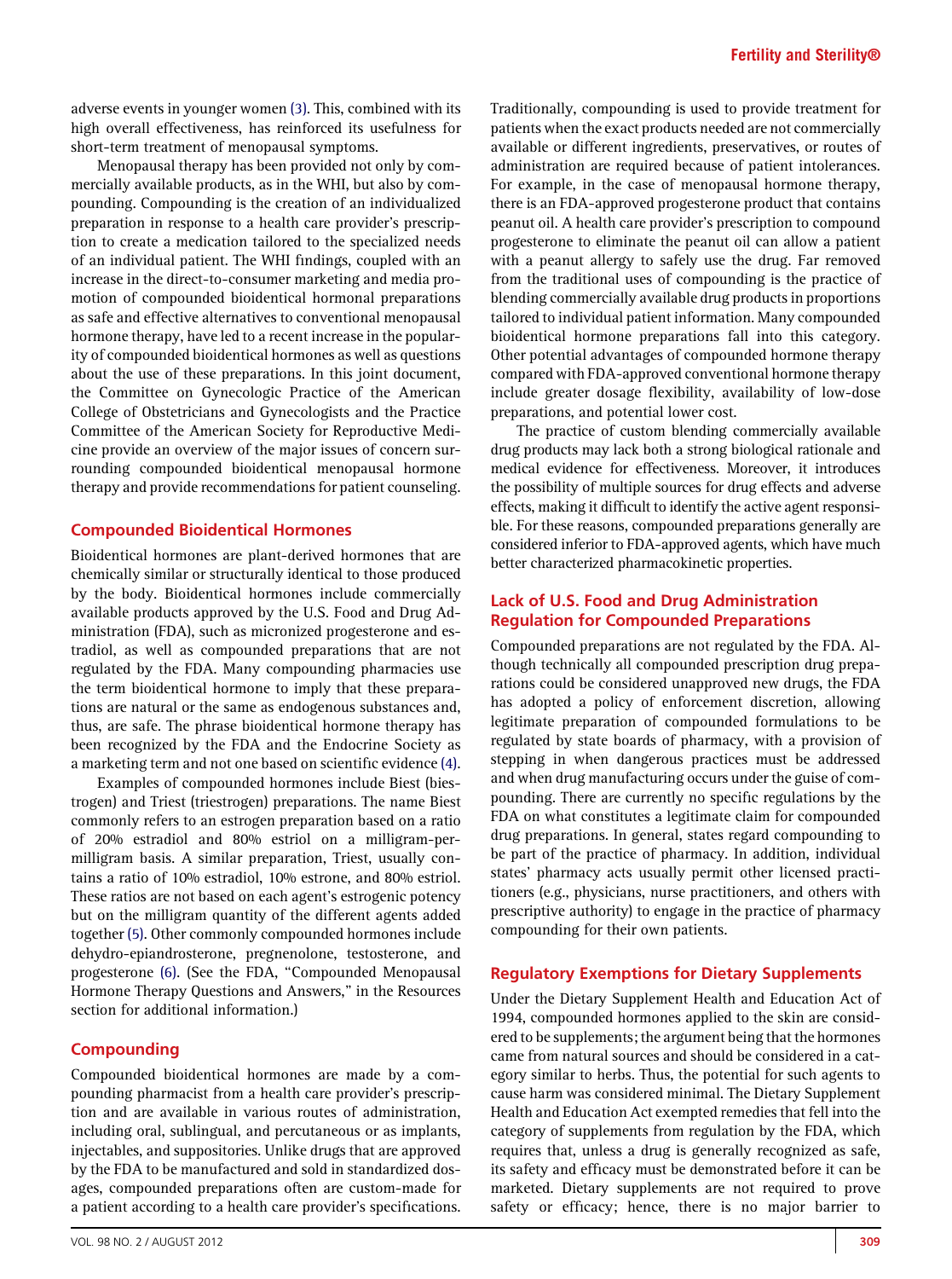marketing them. However, the FDA can remove these supplements from the market and subject them to further testing if there is sufficient suspicion that they are not safe.

## Labeling Issues

The FDA requires manufacturers of FDA-approved products that contain estrogen and progesterone to use class labeling (the black box warning indicating a drug with special problems, particularly ones that may lead to death or serious injury) reflective of the findings of the WHI. However, because compounded preparations are not approved by the FDA and have no official labeling (i.e., a package insert), they are exempt from including contraindications and warnings. They also may have additional risks intrinsic to compounding. The lack of even rudimentary pharmacokinetic data for the commonly prescribed bioidentical hormone preparations should cause considerable concern about the prudence of prescribing such medications. In January 2008, the FDA warned seven pharmacy operations that their claims about the safety and efficacy of their bioidentical hormone replacement therapy preparations were misleading and unsupported by medical evidence because the mixtures were not tested for purity, potency, efficacy, or safety [\(7\)](#page-3-0).

## Safety and Efficacy Issues

Because of a lack of FDA oversight, most compounded preparations have not undergone any rigorous clinical testing for either safety or efficacy, the purity, potency, and quality of compounded preparations are a concern. Over a 6-month period, the FDA performed repeat analytic testing of 29 Internet-ordered samples—including estradiol and progesterone—from 12 compounding pharmacies [\(8\)](#page-3-0). Although none of the preparations failed identity testing, 10 of the 29 preparations (34%) failed one or more standard quality tests performed, including potency testing. In contrast, the analytical testing failure rate for drug therapies approved by the FDA is less than 2%.

Because of variable bioavailability and bioactivity, underdosage and overdosage are both possible. Certain progestin preparations, such as that found in the Mexican wild yam, are not bioavailable to humans and, therefore, patients can believe that they are receiving endometrial protection against hyperplasia when they are not [\(9\).](#page-3-0) Similarly, underdosing of estrogen can lead a woman to believe that she is protected against osteoporosis when, in fact, bone resorption is progressing. Estriol is substantially less bioactive than estradiol, and large quantities must be used to achieve any biological effect. The potential for overdosage also exists, which can lead to increased risks of endometrial hyperplasia, endometrial cancer, and venous thromboembolism.

## Hormone Level Testing and Compounded Bioidentical Hormone Use

Many advocates and compounders of bioidentical hormones recommend the use of salivary hormone level testing (and other proposed mechanisms, such as serum and urine testing) as a means of offering individualized therapy. However, individualized testing only is indicated when a narrow therapeutic window exists for a drug or a drug class. This includes drugs with nonlinear pharmacokinetics, that are eliminated by the kidney as the active drug, that are not metabolized during first pass through the liver, and that have clearly defined therapeutic and toxic concentrations based on large-population pharmacokinetic studies of serum concentrations. Steroid hormones, such as estrogen and progesterone do not meet these criteria and, thus, do not require individualized testing.

There is no evidence that hormonal levels in saliva are biologically meaningful. In addition, whereas saliva is an ultrafiltrate of the blood and in theory should be amenable to testing for ''free'' (unbound) concentrations of hormones, salivary testing does not currently offer an accurate or precise method of hormone testing [\(10, 11\)](#page-3-0). There are several problems with salivary testing and monitoring of free hormone levels. First, salivary levels do not consistently provide a reasonable representation of endogenous, circulating serum hormones [\(12\)](#page-3-0). There is large withinpatient variability in salivary hormone concentrations, especially when exogenously administered hormones are given [\(11, 13](#page-3-0)–16). Salivary hormone levels vary depending on diet, time of testing, and the specific hormone being tested [\(11, 14, 17](#page-3-0)–19). Second, because the pharmacokinetics of exogenously administered compounded hormones cannot be known, it is not possible to estimate with reliability how and when to test saliva to obtain a representative result. Third, saliva contains far lower concentrations of hormone than serum and is prone to contamination with blood, infectious agents, and epithelial cells—all of which may affect the level of hormone to be measured.

Although more sensitive testing is becoming available through the use of mass spectrometry, there are few indications for the measurement of hormone levels to ascertain success of therapy when treating a postmenopausal woman with hormones. If treatment is initiated for symptom control, subjective improvement in symptoms is the therapeutic end point, and there is no need to assess hormone levels. Hormone therapy should not be titrated to hormone levels (serum, urinary, or salivary).

## Patient Counseling

Patients should be counseled that menopausal hormonal therapies that are proved to be safe and effective by the FDA are more appropriate for their use than individual pharmacycompounded preparations. Patients should be educated on the FDA approval status of compounded preparations and their risks and benefits, including the risks specific to compounding. Physicians should exercise caution in prescribing compounded hormones when FDA-approved alternatives exist.

The following preparations are naturally occurring hormones that are ingredients in FDA-approved products:

## Estrogens

- Estradiol-17b (transdermal or oral, micronized)
- Estrone (sodium estrone sulfate)—active ingredient in naturally occurring conjugated equine estrogen preparations and in synthetic conjugated estrogen preparations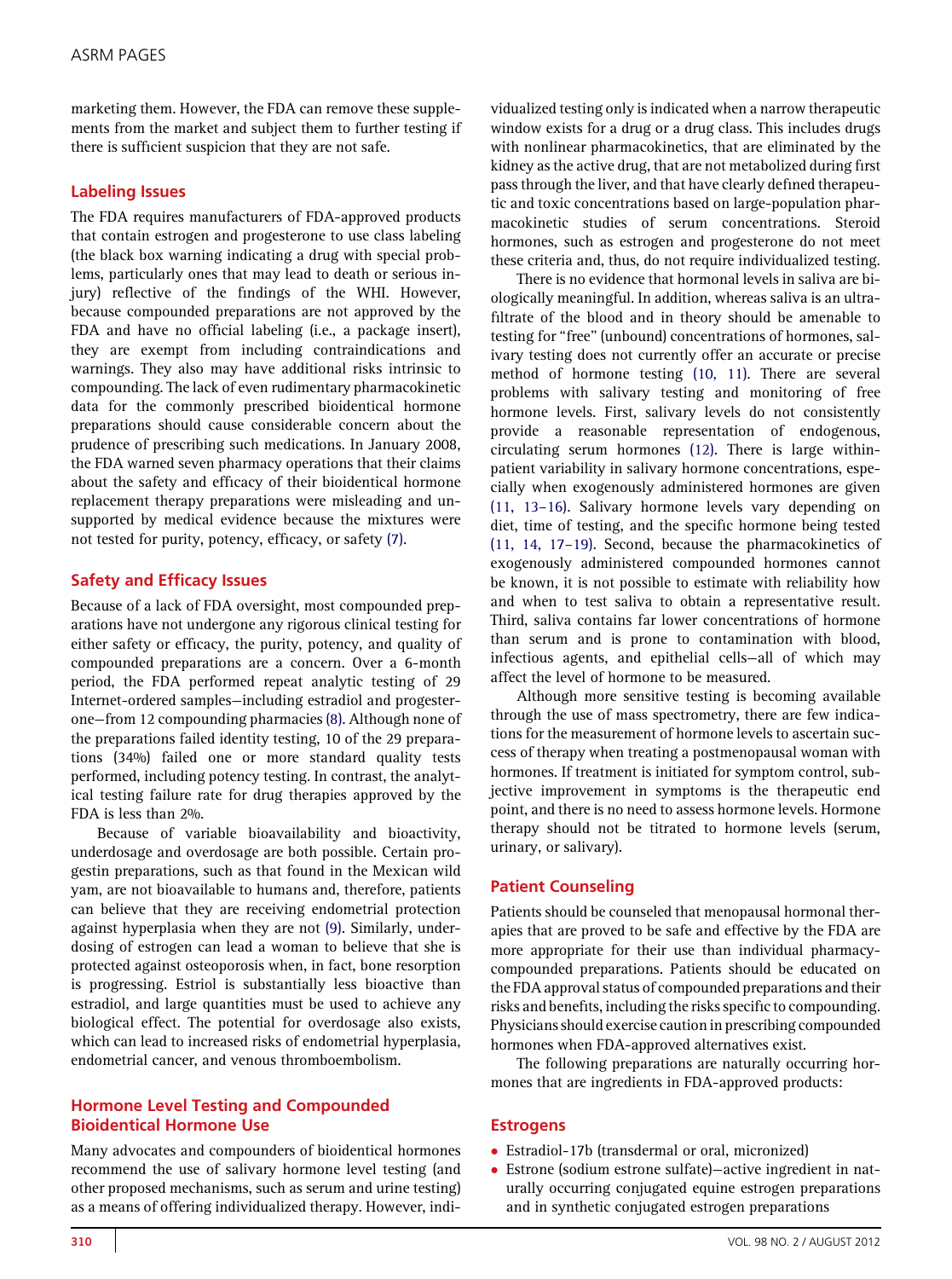#### <span id="page-3-0"></span>Progesterone

• Progesterone (oral, micronized or vaginal gel or insert)

Regardless of the type of preparation, the varying formulations available, pharmacodynamics, and individual patient factors must be taken into consideration when using menopausal hormone therapy.

#### Conclusions and Recommendations

The American College of Obstetricians and Gynecologists' Committee on Gynecologic Practice and the Practice Committee of the American Society for Reproductive Medicine make the following conclusions and recommendations:

- Evidence is lacking to support superiority claims of compounded bioidentical hormones over conventional menopausal hormone therapy.
- Customized compounded hormones pose additional risks. These preparations have variable purity and potency and lack efficacy and safety data.
- Because of variable bioavailability and bioactivity, both underdosage and overdosage are possible.
- Conventional hormone therapy is preferred over compounded hormone therapy given the available data.
- Despite claims to the contrary, evidence is inadequate to support increased efficacy or safety for individualized hormone therapy regimens based on salivary, serum, or urinary testing.

#### **Resources**

U.S. Food and Drug Administration. Compounded menopausal hormone therapy questions and answers. Available at: [http://www.fda.gov/Drugs/GuidanceComplianceRegula](http://www.fda.gov/Drugs/GuidanceComplianceRegulatoryInformation/PharmacyCompounding/ucm183088.htm) [toryInformation/PharmacyCompounding/ucm183088.htm](http://www.fda.gov/Drugs/GuidanceComplianceRegulatoryInformation/PharmacyCompounding/ucm183088.htm). Retrieved April 23, 2012.

U.S. Food and Drug Administration. The special risks of pharmacy compounding. Silver Spring (MD): FDA; 2007. Available at: [http://www.fda.gov/downloads/ForConsumers/](http://www.fda.gov/downloads/ForConsumers/ConsumerUpdates/ucm107839.pdf) [ConsumerUpdates/ucm107839.pdf.](http://www.fda.gov/downloads/ForConsumers/ConsumerUpdates/ucm107839.pdf) Retrieved April 23, 2012.

North American Menopause Society. Hormone products for postmenopausal use in the United States and Canada. Mayfield Heights (OH): NAMS; 2011. Available at: [http://](http://www.menopause.org/htcharts.pdf) [www.menopause.org/htcharts.pdf](http://www.menopause.org/htcharts.pdf). Retrieved April 23, 2012.

Marshall DD, Iglesia C. A guide to lotions and potions for treating vaginal atrophy. OBG Manage 2009;21(12):29–30, 32, 34–7.

#### **REFERENCES**

1. Rossouw JE, Anderson GL, Prentice RL, LaCroix AZ, Kooperberg C, Stefanick ML, et al. Risks and benefits of estrogen plus progestin in healthy postmenopausal women: principal results From the Women's Health Initiative randomized controlled trial. Writing Group for the Women's Health Initiative Investigators. JAMA 2002;288:321–33.

- 2. Wassertheil-Smoller S, Hendrix SL, Limacher M, Heiss G, Kooperberg C, Baird A, et al. Effect of estrogen plus progestin on stroke in postmenopausal women: the Women's Health Initiative: a randomized trial. WHI Investigators. JAMA 2003;289:2673–84.
- 3. Rossouw JE, Prentice RL, Manson JE, Wu L, Barad D, Barnabei VM, et al. Postmenopausal hormone therapy and risk of cardiovascular disease by age and years since menopause [published erratum appears in JAMA 2008;299: 1426]. JAMA 2007;297:1465–77.
- 4. Rosenthal MS. The Wiley Protocol: an analysis of ethical issues. Menopause 2008;15:1014–22.
- 5. Boothby LA, Doering PL, Kipersztok S. Bioidentical hormone therapy: a review. Menopause 2004;11:356–67.
- 6. Drisko JA. ''Natural'' isomolecular hormone replacement: an evidence-based medicine approach. Int J Pharmaceut Compounding 2000;4:414–20.
- 7. U.S. Food and Drug Administration. FDA takes action against compounded menopause hormone therapy drugs. Silver Spring (MD): FDA; 2008. Available at: [http://www.fda.gov/NewsEvents/Newsroom/PressAnnouncements/](http://www.fda.gov/NewsEvents/Newsroom/PressAnnouncements/2008/ucm116832.htm) [2008/ucm116832.htm.](http://www.fda.gov/NewsEvents/Newsroom/PressAnnouncements/2008/ucm116832.htm) Retrieved February 15, 2012.
- 8. U.S. Food and Drug Administration. Report: limited FDA survey of compounded drug products. Silver Spring (MD): FDA; 2009. Available at[:http:](http://www.fda.gov/Drugs/GuidanceComplianceRegulatoryInformation/PharmacyCompounding/ucm155725.htm) [//www.fda.gov/Drugs/GuidanceComplianceRegulatoryInformation/Pharmacy](http://www.fda.gov/Drugs/GuidanceComplianceRegulatoryInformation/PharmacyCompounding/ucm155725.htm) [Compounding/ucm155725.htm.](http://www.fda.gov/Drugs/GuidanceComplianceRegulatoryInformation/PharmacyCompounding/ucm155725.htm) Retrieved February 15, 2012.
- 9. American College of Obstetricians and Gynecologists. Use of botanicals for management of menopausal symptoms. ACOG Practice Bulletin 28. Washington, DC: ACOG; 2001.
- 10. Flyckt RL, Liu J, Frasure H, Wekselman K, Buch A, Kingsberg SA. Comparison of salivary versus serum testosterone levels in postmenopausal women receiving transdermal testosterone supplementation versus placebo. Menopause 2009;16:680–8.
- 11. Lewis JG, McGill H, Patton VM, Elder PA. Caution on the use of saliva measurements to monitor absorption of progesterone from transdermal creams in postmenopausal women. Maturitas 2002;41:1–6.
- 12. Ellison PT. Human salivary steroids: methodological considerations and applications in physical anthropology. Am J Phys Anthropol 1988;31(Suppl 9):115–42.
- 13. Hardiman P, Thomas M, Osgood V, Vlassopoulou V, Ginsburg J. Are estrogen assays essential for monitoring gonadotropin stimulant therapy? Gynecol Endocrinol 1990;4:261–9.
- 14. Klee GG, Heser DW. Techniques to measure testosterone in the elderly. Mayo Clin Proc 2000;75(Suppl):S19–25.
- 15. Meulenberg PM, Ross HA, Swinkels LM, Benraad TJ. The effect of oral contraceptives on plasma-free and salivary cortisol and cortisone. Clin Chim Acta 1987;165:379–85.
- 16. Wren BG, McFarland K, Edwards L, O'Shea P, Sufi S, Gross B, et al. Effect of sequential transdermal progesterone cream on endometrium, bleeding pattern, and plasma progesterone and salivary progesterone levels in postmenopausal women. Climacteric 2000;3:155–60.
- 17. Bolaji II, Tallon DF, O'Dwyer E, Fottrell PF. Assessment of bioavailability of oral micronized progesterone using a salivary progesterone enzymeimmunoassay. Gynecol Endo-crinol 1993;7:101–10.
- 18. Raff H, Raff JL, Duthie EH, Wilson CR, Sasse EA, Rudman I, et al. Elevated salivary cortisol in the evening in healthy elderly men and women: correlation with bone mineral density. J Gerontol A Biol Sci Med Sci 1999;54: M479–83.
- 19. Zava DT, Dollbaum CM, Blen M. Estrogen and progestin bioactivity of foods, herbs, and spices. Proc Soc Exp Biol Med 1998;217:369–78.

Acknowledgments: This acknowledgment is presented in Fertility and Sterility only. It is not a part of the content of this Committee Opinion published and copyrighted by the American College of Obstetricians and Gynecologists.

This report was developed under the joint direction of the Practice Committee of the American Society for Reproductive

Medicine and the Committee on Gynecologic Practice of the American College of Obstetricians and Gynecologists as a service to members and other practicing clinicians. Although this document reflects appropriate management of a problem encountered in the practice of reproductive medicine, it is not intended to be the only approved standard of